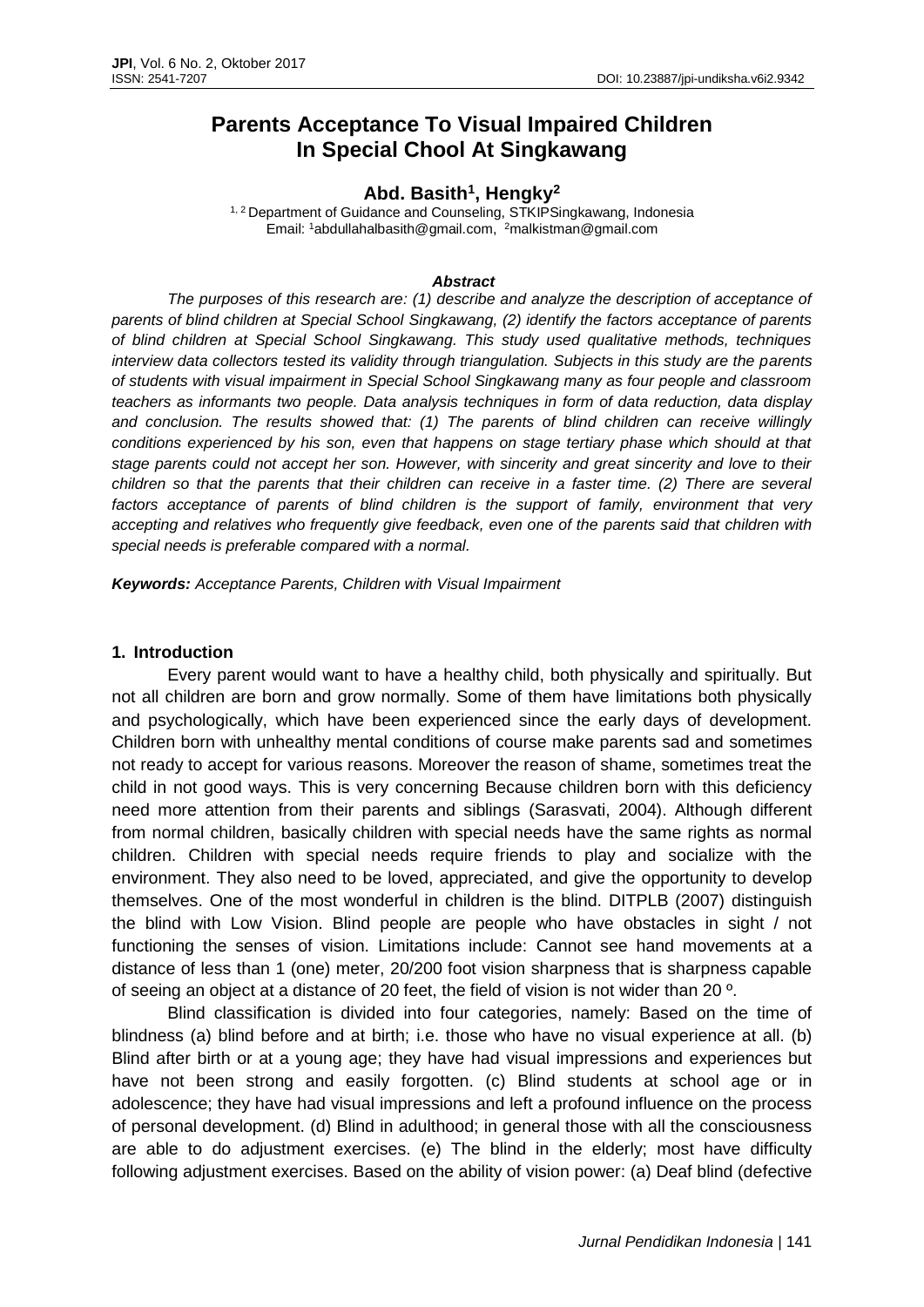vision / low vision); those who have visual impediments but they can still follow educational programs and be able to do work / activities that use the function of vision. (b) Partially sighted; those who lose some visual power, only by using a magnifying glass can follow ordinary education or be able to read the writing in bold. (c) The blind is totally blind; those who cannot see at all.

Based on clinical examination: (a) Blind people with visual acuity less than 20/200 and or having visual field less than 20 degrees. (b) Blind people who still have visual acuity between 20/70 up to 20/200 which can be better through improvement. Based on eye abnormalities: Myopia; is close-range, unfocused shadows and falling behind the retina. Vision will become clear when the object is brought closer. To help the vision process in Myopia sufferers use corrective eyeglasses with negative lenses. (b) Hyperopic; is the distance vision, the shadow is not focused and falls in front of the retina. Vision will become clear if the object is kept away. To help the process of vision in people with hyperopic used corrective eyeglasses with a positive lens. (c) Astigmatisms; is a blurring or blurred vision caused by irregularities of the cornea of the eye or on other surfaces of the eyeball so that the object's shadow at both the near and far distances is not focused on the retina. To help the process of vision in astigmatisms sufferers used corrective glasses with cylindrical lens.

Factors leading to impairment include pre-natal and postnatal periods (DITPLB, 2007). The cause of impunity in the pre-natal period is closely related to the problem of heredity and growth of a child in the womb, among others: (1) heredity; Deafness caused by heredity occurs from the marriage of siblings, the blind sesame or having blind parents. (2) The growth of a child in the womb; Causes of impairment occurring during the postnatal period may occur from or after birth: (1) Damage to the eyes or nerves of the eyes during labor, due to impact of tools or hard objects, (2) At the time of delivery, the mother experiences gonorrhea disease, so that the gonorrhea bacilli is infectious in infants, which in turn after the baby is sick and results in loss of sight. (3) Experiencing eye disease that causes impotence.

As a result of blindness, the recognition of the outside world of children cannot be obtained completely. As a result cognitive development of children with visual impairment tend to be inhibited compared with other normal children. Nonverbal communication is also less understood because it is highly dependent on visual stimuli. Blind children's motor development tends to be slower than the average child. This delay occurs because the development of motor behavior requires a functional coordination between the neuromuscular system and psychic functions (cognitive, affective, and psychomotor), as well as the opportunities provided by the environment. The development of motor behavior also requires psychomotor behavior (locomotion) which is must be controlled by individual at infancy or at early childhood, which is walking, and holding object. Both of these motor skills become the basis for more complex motor skills. For blind children, mastery of basic psychomotor behaviors such as walking and holding objects is a problem that is not easy to master and well implemented.

The development of emotions is strongly influenced by the learning process that children do since childhood, through imitation and done by the environment. The emotional development of a blind child will be further hampered if he experiences emotional deprivation, that is, the situation in which the blind child lacks the opportunity to experience a pleasant emotional experience such as affection, joy, attention and pleasure. Social development can mean the extent to which a child possesses a set of behavioral skills appropriate to the demands of his environment. For blind children, mastering this behavior is not an easy thing. These obstacles primarily arise directly or indirectly from their impairment.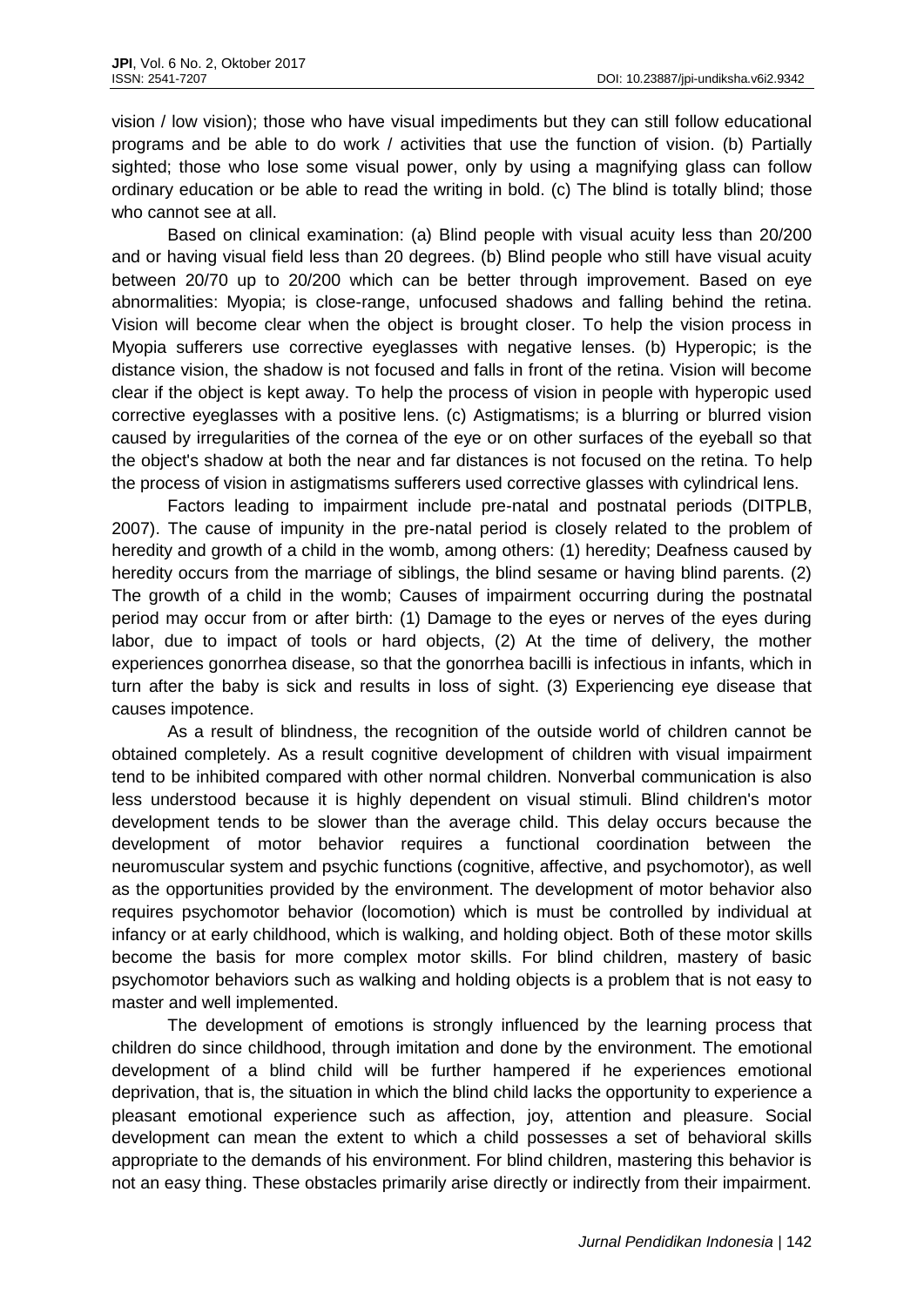Lack of motivation, fear of a wide and new environment, feelings of low self-esteem, embarrassment, rejection attitudes from society and the limitation of learning behavioral patterns received through the process of imitation and identification can lead to social development.

Some scientists argue that impairment can affect the development of the child's personality. Various research results indicate that there are differences in the nature and personality of children with visual impairment with children who have normal vision. Blind children have a tendency to experience personality disorders such as introversion, neurotic, frustration and mental stiffness. On the other hand there is also research that proves that there is no significant difference between blind children and children with normal vision. In personality tests, it was found that until now there has been no personality test specifically intended for children with visual impairment. Regarding the role of self-concept in adjustment to the environment, Davis (in Kirtley, 1975) says that in the early development, the differentiation of self-concept is something that is very difficult to achieve. To enter a new environment, a blind child needs the support of others to provide a clear picture of the environment. Blind children need the attention of their parents. In reality, however, parents who have special needs children often resist and are even disappointed (Ningrum, 2010). According to Johnson and Medinnus (1967) acceptance is defined as the gift of unconditional love so that the acceptance of parents to their children is reflected through the presence of strong attention, love for children and the joyful attitude of parenting.

Ross (in Sarasvati, 2004), discusses human reactions in face "problems" in life. Stages are divided into five stages. This stage can be described as follows: (a) Denial stage (refusing to accept reality); Starting from a distrust when receiving a diagnosis from an expert, the feelings of the next parent with confusion. Confused about the meaning of diagnosis, confused about what to do, as well as confused why this can happen to their child. (b) Stage Anger (angry); This angry reaction can be wreaked out to several parties at once. Can be to the doctor who gave the diagnosis. Can be to yourself or to the spouse. Can also, appear in the form of refusing to take care of the child. (c) Bargaining Stage (bargaining); At this stage, parents try to console themselves with statements such as "Maybe if we wait any longer, things will get better by themselves". (d) Depression stage (depression); It comes in a desperate, depressed and hopeless form. Sometimes depression can also lead to guilt, especially on the part of the mother, who is worried about whether their child's circumstances result from negligence during pregnancy, or due to past sins. Daddy often suffered from guilt, because he felt unable to give perfect descent. Despair, as part of the depression, will arise when parents begin to imagine the future that the child will face. Especially if they think about who can take care of their child, when they die. At the depression stage, parents tend to be moody, shy away from the nearest social environment, tired all the time and lose their passions. (e) Acceptance Phase (resignation and acceptance of reality); At this stage, the parent has become a reality both emotionally and intellectually. While seeking "healing", they change the perceptions and expectations of the child. Parents at this stage tend to expect the best according to their child's capacity and abilities.

Kubler -Ross (in Garguilo, 1985) and divides reception into three major stages. The stages are:

a. Primary Phase; (1) Shock; Parents feel shaken, do not achieve what has happened. Irrational behavior arises in the mark with constant crying and feeling helpless. (2) Denial; Parents reject the circumstances of their families by rationalizing the existing deficiencies or seeking confirmation from experts that there is no shortage. (3) Grief and Deppresion; It is a natural and unnecessary reaction. Given these feelings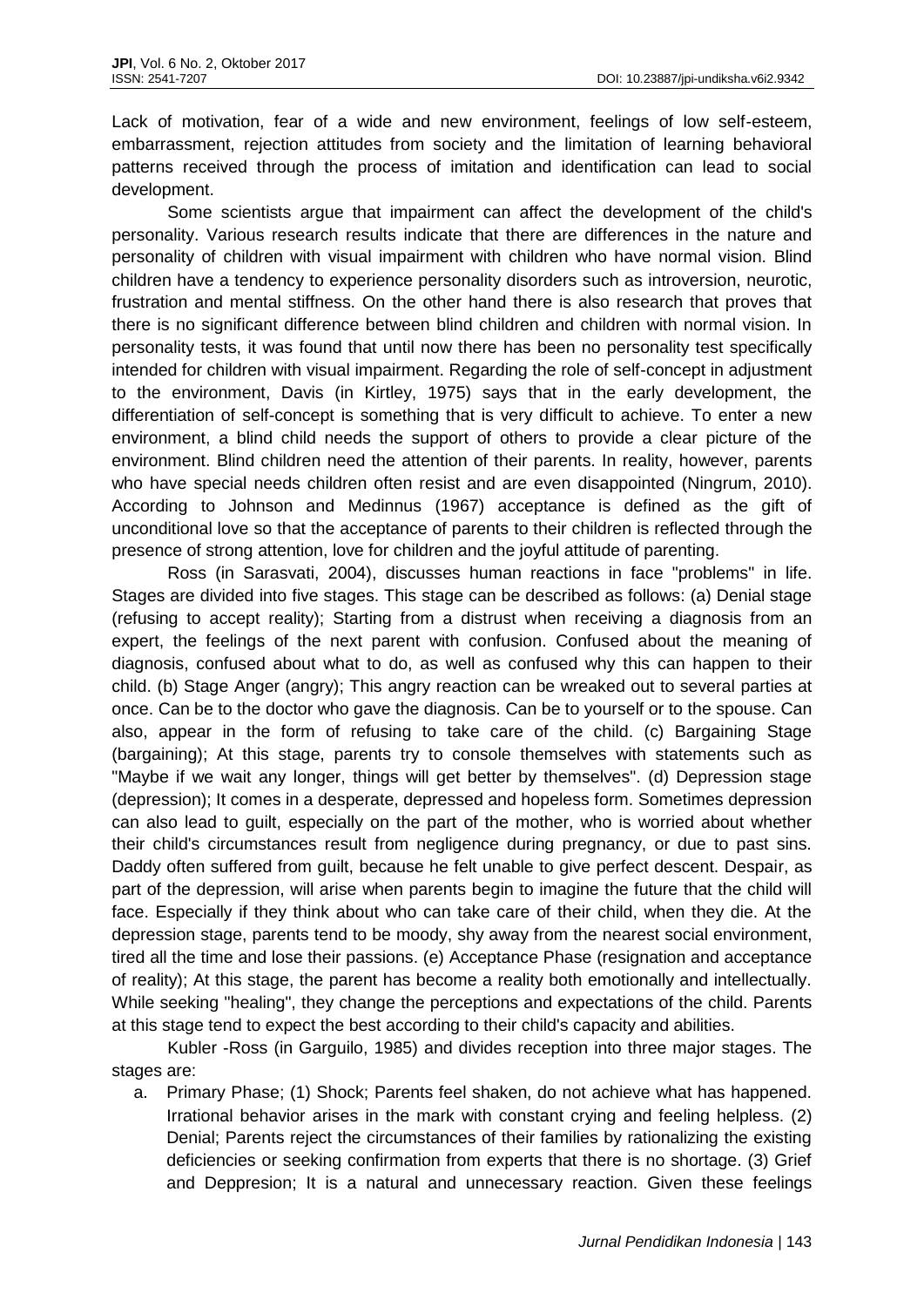parents experience a transitional period, where past expectations about "like-minded children" do not match the current reality.

- b. Secondary Phase; (1) Ambivalence; Disability experienced by one family member can increase the intensity of affection as well as feelings of hate. In this case a person can dedicate most of his time to the child or simply refuse to give love to the child and assume his child is useless. (2) Guilty Feeling; Feelings of guilt for thinking that he was the one who caused his son to be handicapped, and he would be punished for his past sins. (3) Anger This feeling can be shown in two ways. First, the question arises: why me? Second, displacement where anger is shown to others, such as doctors, therapists or other family members. (4) Shame and embarrament; these feelings arise when facing a social environment that rejects, pity or taunts the "disability" of the child.
- c. Tertiary Phase; (1) Bergaining; A strategy whereby a parent makes a covenant with God, science or any party capable of making her child back to normal. (2) Adaptation and reorganization; Adaptation is a gradual process that takes time and less anxiety and other emotional reactions, while reorganization is a condition where parents feel comfortable with the situation and there is confidence in their ability to care and nurture. (3) Acceptance and Adjustment; In this phase a person not only accepts the condition of the patient but also accepts his own strengths and weaknesses. Adjustment or adjustment is additional to explain the concept of acceptance, where there is a positive action to move forward.

Somantri (2012) states that the reaction of parents to the child's impairment can be divided into five groups, namely: (a) Realistic acceptance of children and their impairment; this attitude is demonstrated by the provision of reasonable affection and equal treatment with other children. They are also open to problems faced by children and their families. (b) Denial of the child's disability; Childhood impunity is usually responded with an open attitude, but is accompanied by an unrealistic reason for his or her disability. Especially on the needs and problems. In education, parents often do not believe that their child needs special educational services and deny that ultimately his performance is low. (c) Excessive protection; Usually parents do because of compensation for childhood impairment is felt as a feeling of guilt or sin. This attitude tends to not benefit children because it will hamper the development and maturity of children, especially in independence. (d) Closely rejected; Usually shown by the attitude of hiding children from the community. Parents do not want to be known to have blind children, do not care, do not love, and tend to alienate their children from the family environment. (e) Rejection openly; Shown with the attitude that frankly he is aware of his son's impatience, but actually rationally or emotionally can never accept the presence of his child. Such parents are usually resilient and never feel guilty and accept reality. He tends to want to find out the cause of his son's blindness to other people or experts. But never found the answer. In the end, parents will behave in ignorance and do not care about the needs of their children.

Rachmawati (2012) researches entitled "Parents Perception of Children with Special Needs" stated that of 29 parents with children with special needs, as many as 17 parents (58.62%) feel embarrassed by the presence of children with special needs. Acceptance of parents greatly affects the development of children with special needs in the future. The attitude of parents who can not accept the fact that their children who include children with special needs will be very bad impact, because it will only make children feel not understood and not accepted as it is and can lead to rejection of the child (resentment) and then manifested in the form of behavior which is not desirable Rachmawati (2012). Based on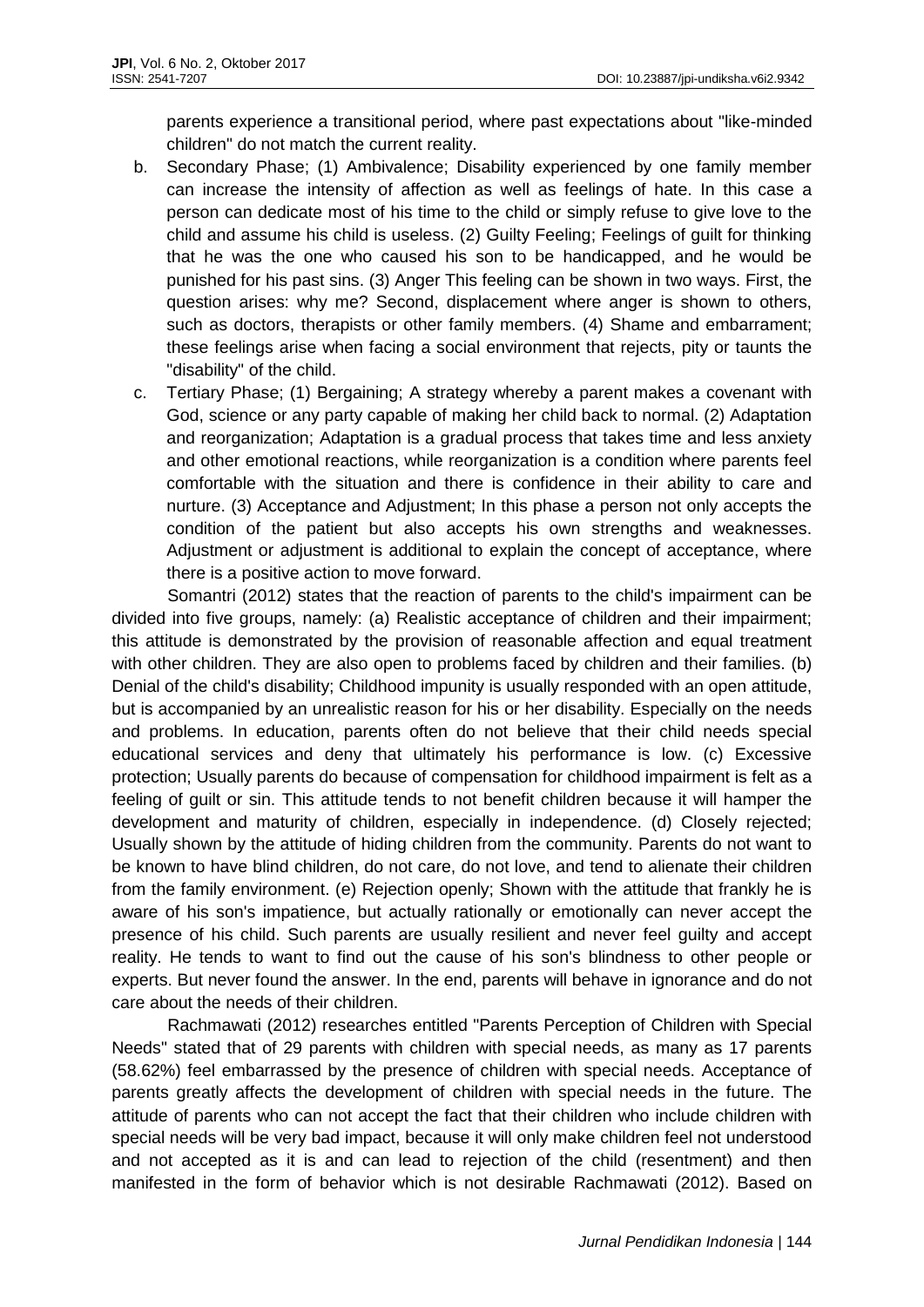these findings, the authors are encouraged to examine and identify the acceptance of parents to children with visual impairment at the Singkawang State Extraordinary School.

The focus of the problem in this research is (1) How is the description of parent's acceptance to the blind children in Singkawang City Extraordinary School, (2) What are the factors of parent's acceptance to the blind children in Singkawang City's Extraordinary School. From these various problems can be formulated several research objectives, namely (1) describe and analyze the description of parents' acceptance of blind children in Singkawang City's Extraordinary School, (2) find the factors of acceptance of parents to blind children in Singkawang City Extraordinary School.

# **2. Methods**

Based on the result of the research to 4 parents, the stages of parents' acceptance of blind children are adjusted to Kiibler-Ross's opinion (in Garguilo, 1985) which divides the acceptance into three major phases namely Primary Phase, Secondary Phase, Tertiary Phase.

# **3. Results and Discussion**

Primary Phase stage, parents feel sad when they know that their child is diagnosed with visual impairment, it is not easy to accept the child's condition as experienced by the parents, it can be seen when interviewing with one parent look sad when told the first time the parent knows that his child has disability.

Secondary Phase stage, parents are able to accept the conditions experienced by the child. Parents never stay away from and hate their children who are blind and never violate their children, prohibit children to do what they want unless they can harm children, it is done by parents so that children can develop the abilities of children and grow confidence.

At the secondary phase there is a difference between the theory by Kiibler-Ross (in Garguilo, 1985) that this stage the parents usually angry, resentment and disappointment, shame and blame themselves and others, but it does not happen to parents which is the subject of research, because at this stage parents have been able to accept the condition of children who are blind, such as never blaming himself or others, hate and violence against children.

At the Tertiary Phase stage, parents are increasingly receptive to the child and begin adjusting to the condition of the blind child such as bringing his / her child to a school to support the education according to his / her child's condition. Although there are parents who say that caring for and guiding blind children is not easy to do and requires substantial funds but they are trying to take care of their own children with the support and assistance of their families and neighborhoods. Lots of wisdom that parents can take from all that is experienced by them. Parents who have blind children are trained more patiently in the face of all problems from the Almighty.

Factors that affect the acceptance of parents to blind children are the support of families who always provide reinforcement and facilitation, a highly accepting environment and relatives who often provide input, even one of the parents said that children with special needs are preferred compared to people which is normal.

## **4. Conclusions**

Based on the results of the study it can be concluded that: (1) Can be described that parents who have children with visual impairment can accept sincerely the conditions experienced by their children, even that occurs at the tertiary phase should be at that stage